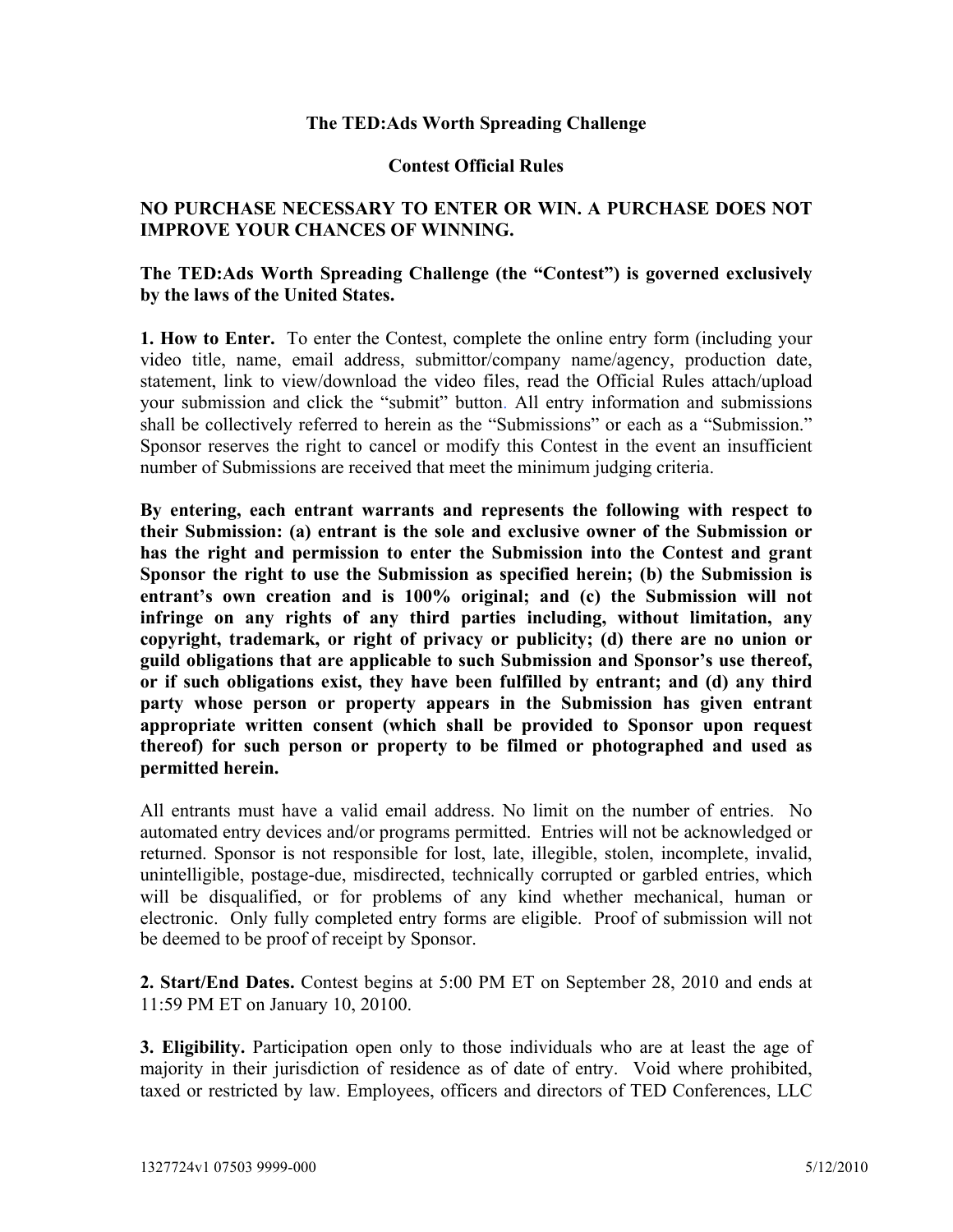("Sponsor") and its parent companies, subsidiaries, affiliates, partners, dealers, advertising and promotion agencies, manufacturers or distributors of Contest materials and their immediate families (parents, children, siblings, spouse) or members of the same household (whether related or not) of such employees/officers/directors are not eligible to enter. All federal, state and local laws and regulations apply.

**4. Judging/Judging Criteria.** Judges reserve the right, in their sole and absolute discretion, to disqualify any Submissions that are inappropriate for any reason, including without limitation, for depicting or mentioning sex, violence, drugs, alcohol and/or inappropriate language. All Submissions will be judged by a panel of judges that have the required knowledge and experience to apply the judging criteria. All Submissions will be judged based on whether the Submission is "an ad worth spreading", and will be determined on such criteria as the judges desire, in their discretion, including, without limitation, originality, humor, and esthetic quality. Subject to verification and compliance with these Official Rules, as many as ten (10) of the highest scoring Submissions will be deemed to be the winners; provided that the Sponsor and judges, in their sole discretion may choose fewer winners. By entering the Contest, entrants fully and unconditionally agree to be bound by these rules and the decisions of the judges, which will be final and binding in all matters relating to the Contest.

**5. Prizes.** Up to ten (10) prizes: The winning Submissions will be shown at TED2011, from February 28 through March 4, 2011, for the gathered audience of 1500+ thought leaders, and will also appear on TED.com for one week in March (March 21-27, 2010). Prize(s) is/are non-transferable. No substitutions or cash redemptions. In the case of unavailability of any prize, Sponsor reserves the right to substitute a prize of equal or greater value. All unspecified expenses are the responsibility of winner(s).

**6. Notification.** Winners will be notified by email and will be required to sign and return, where legal, an Affidavit of Eligibility, Liability/Publicity Release and rights transfer / license document within five (5) days of prize notification. Additionally, winners may be required to confirm that they have applicable rights to the Submissions and/or obtain releases and/or licenses from any and all third parties appearing in their respective Submissions, or with respect to any third party content included in such Submissions. If any winner cannot be contacted within five (5) calendar days of first notification attempt, if any prize or prize notification is returned as undeliverable, if any winner rejects his/her prize or in the event of noncompliance with these Contest rules and requirements, such prize will be forfeited and may be awarded to the Submission with the next highest score. Upon prize forfeiture, no compensation will be given.

**7. Conditions.** Sponsor shall not be liable or responsible in the event any winner's Submission is not used for any reason. Submissions may be cut, edited, reformatted, rearranged, combined with other materials and/or otherwise modified, in Sponsor's sole and absolute discretion. Any and all federal, state and local taxes are the sole responsibility of the winners. Participation in Contest and acceptance of prize constitutes each winner's permission for Sponsor to use his/her name, address (city and state), likeness, photograph, picture, portrait, voice, biographical information, Submission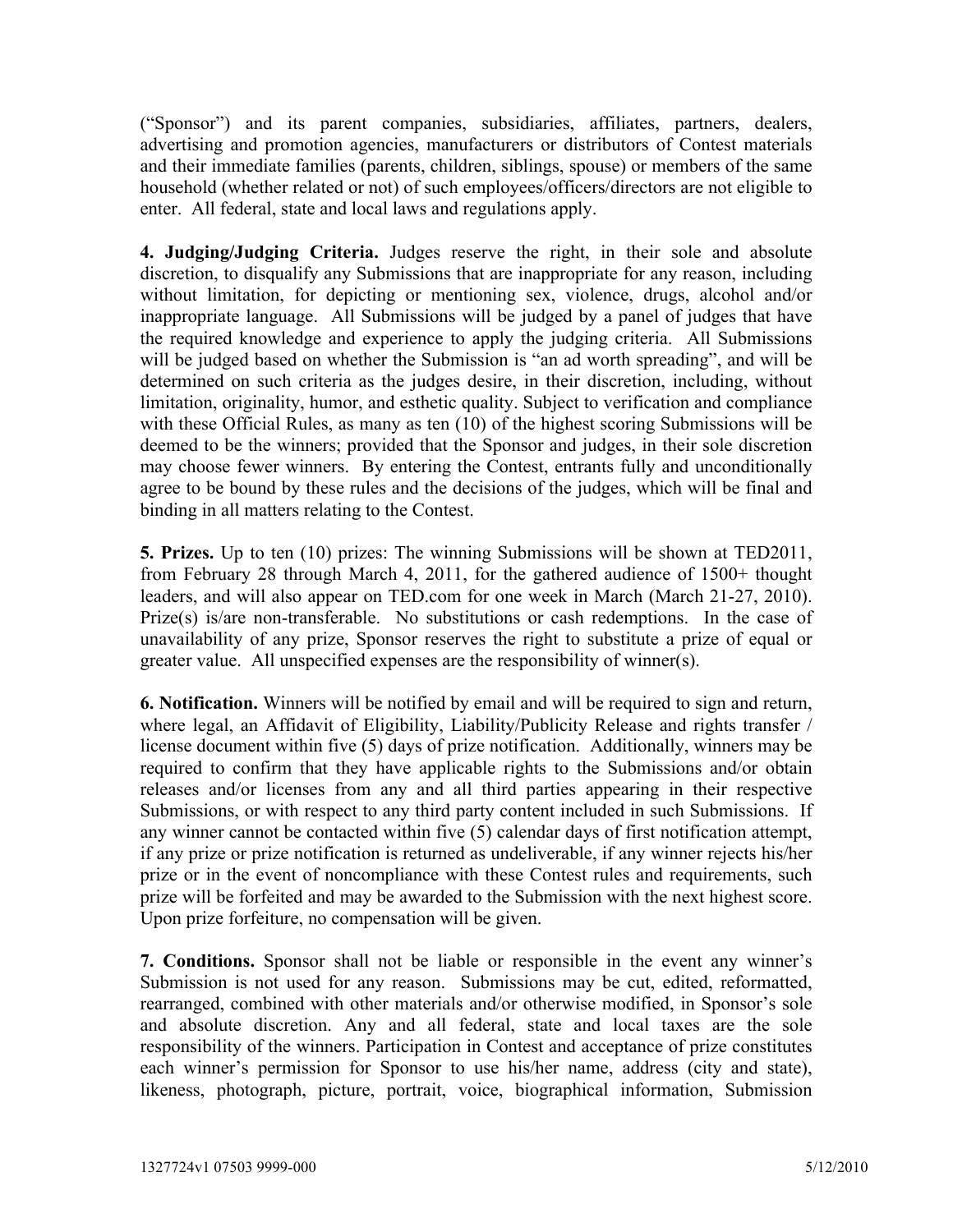and/or any statements made by each winner regarding the Contest or Sponsor for advertising and promotional purposes without notice or additional compensation, except where prohibited by law including, without limitation, on Sponsor's website. For the avoidance of doubt, winner hereby grants to Sponsor the right to display winner's submission on Sponsor's website during the period referenced in the Prize section of these Official Rules and thereafter in perpetuity. By participating, entrants and winners agree to defend, indemnity, release and hold harmless, Sponsor, its partners and promotion and advertising agencies and each of their respective parent companies, subsidiaries, affiliates, partners, representatives, agents, successors, assigns, employees, officers and directors (collectively, the "Released Entities"), from any and all liability, for loss, harm, damage, injury, cost or expense whatsoever including without limitation, violation of third party rights, union obligations, property damage, personal injury and/or death which may occur in connection with, preparation for, travel to, or participation in Contest, possession, acceptance and/or use or misuse of prize or participation in any Contest-related activity and for any claims based on publicity rights, defamation, invasion of privacy, copyright infringement, trademark infringement or any other intellectual property-related cause of action in connection with Sponsor's use of the applicable Submission. Entrants who do not comply with these Official Rules, or attempt to interfere with this Contest in any way shall be disqualified. Sponsor is not responsible if Contest cannot take place or if any prize cannot be awarded due to travel cancellations, delays or interruptions due to acts of God, acts of war, natural disasters, weather or acts of terrorism.

**8. Additional Terms.** Any attempted form of entry other than as set forth in Section 1 above is prohibited; no automatic, programmed; robotic or similar means of entry are permitted. The Released Entities are not responsible for technical, hardware, software, telephone or other communications malfunctions, errors or failures of any kind, lost or unavailable network connections, web site, Internet, or ISP availability, unauthorized human intervention, traffic congestion, incomplete or inaccurate capture of entry information (regardless of cause) or failed, incomplete, garbled, jumbled or delayed computer transmissions which may limit one's ability to enter the Contest, including any injury or damage to participant's or any other person's computer relating to or resulting from participating in this Contest or downloading any materials in this Contest. Sponsor reserves the right, in its sole discretion, to cancel, terminate, modify, extend or suspend this Contest should (in its sole discretion) virus, bugs, non-authorized human intervention, fraud or other causes beyond its control corrupt or affect the administration, security, fairness or proper conduct of the Contest. In such case, Sponsor may select the winners from all eligible entries received prior to and/or after (if appropriate) the action taken by Sponsor. Sponsor reserves the right, at its sole discretion, to disqualify any individual it finds, in its sole discretion, to be tampering with the entry process or the operation of the Contest or web site. Sponsor may prohibit an entrant from participating in the Contest or winning a prize if, in its sole discretion, it determines that said entrant is attempting to undermine the legitimate operation of the Contest by cheating, hacking, deception, or other unfair playing practices (including the use of automated quick entry programs) or intending to annoy, abuse, threaten or harass any other entrants or Sponsor representatives.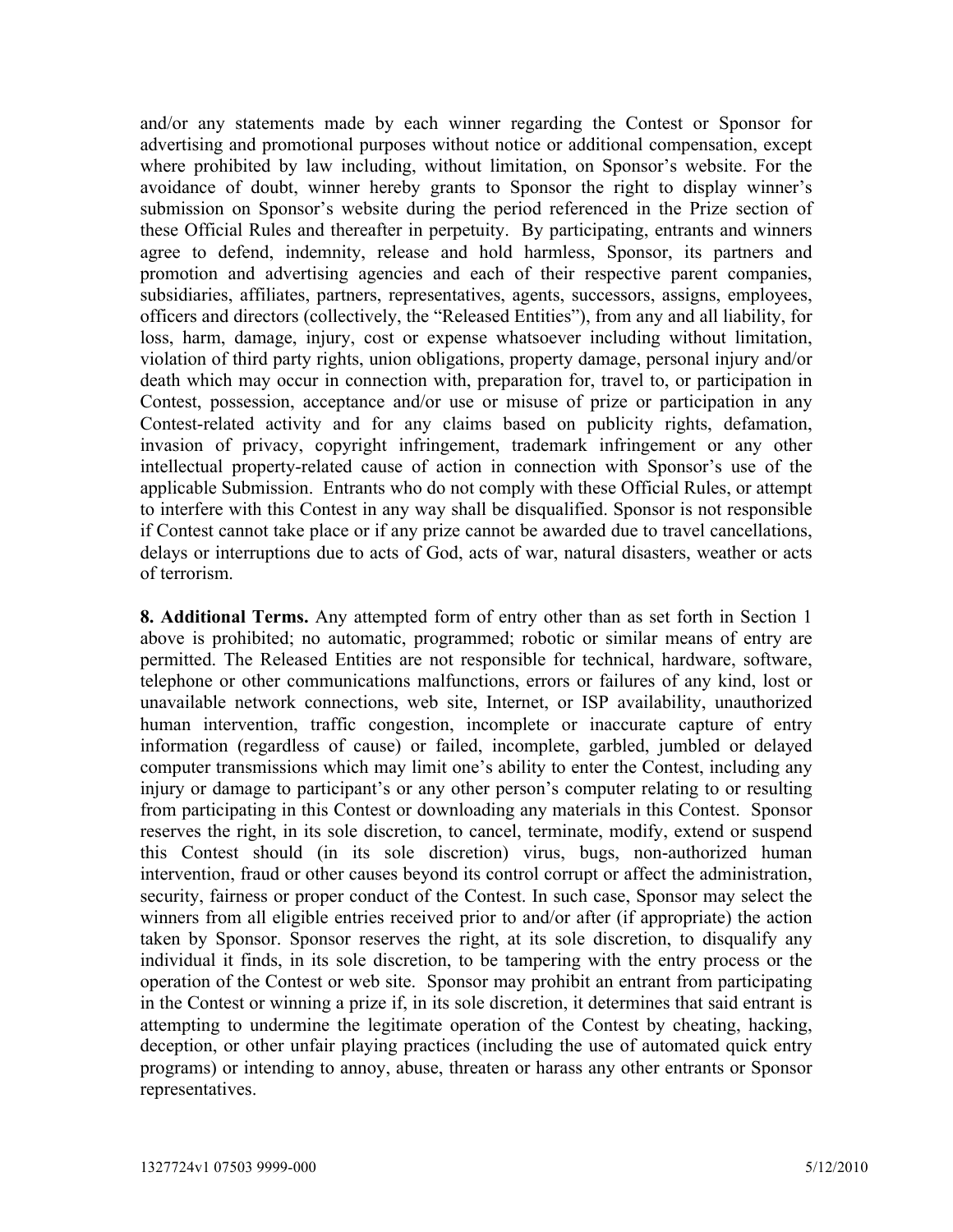CAUTION: ANY ATTEMPT BY AN ENTRANT TO DELIBERATELY DAMAGE ANY WEB SITE OR UNDERMINE THE LEGITIMATE OPERATION OF THE CONTEST MAY BE A VIOLATION OF CRIMINAL AND CIVIL LAWS AND SHOULD SUCH AN ATTEMPT BE MADE, THE SPONSOR RESERVES THE RIGHT TO SEEK DAMAGES FROM ANY SUCH PERSON TO THE FULLEST EXTENT PERMITTED BY LAW.

**9. Limitation of Liability; Disclaimer of Warranties.** IN NO EVENT WILL THE RELEASED ENTITIES BE RESPONSIBLE OR LIABLE FOR ANY DAMAGES OR LOSSES OF ANY KIND, INCLUDING DIRECT, INDIRECT, INCIDENTAL, CONSEQUENTIAL OR PUNITIVE DAMAGES ARISING OUT OF YOUR ACCESS TO AND USE OF THE SERVICE AND/OR THE CONTEST, DOWNLOADING FROM AND/OR PRINTING MATERIAL DOWNLOADED FROM ANY WEBSITES ASSOCIATES WITH THE CONTEST. IN NO EVENT SHALL THE RELEASED ENTITIES' TOTAL LIABILITY TO YOU FOR ALL DAMAGES, LOSSES, OR CAUSES OF ACTION EXCEED \$100. WITHOUT LIMITING THE FOREGOING, THIS CONTEST AND ALL PRIZES ARE PROVIDED "AS IS" WITHOUT WARRANTY OF ANY KIND, EITHER EXPRESS OR IMPLIED, INCLUDING BUT NOT LIMITED TO, THE IMPLIED WARRANTIES OF MERCHANTABILITY, FITNESS FOR A PARTICULAR PURPOSE OR NON-INFRINGEMENT. SOME JURISDICTIONS MAY NOT ALLOW THE LIMITATIONS OR EXCLUSION OF LIABILITY FOR INCIDENTAL OR CONSEQUENTIAL DAMAGES OR EXCLUSION OF IMPLIED WARRANTIES SO SOME OF THE ABOVE LIMITATIONS OR EXCLUSIONS MAY NOT APPLY TO YOU. CHECK YOUR LOCAL LAWS FOR ANY RESTRICTIONS OR LIMITATIONS REGARDING THESE LIMITATIONS OR EXCLUSIONS.

**10. Disputes; Governing Law.** The parties waive all rights to trial in any action or proceeding instituted in connection with these Official Rules, including, without limitation, the Contest. Any controversy or claim arising out of or relating to these Official Rules and/or the Contest shall be settled by binding arbitration in accordance with the commercial arbitration rules of the American Arbitration Association. Any such controversy or claim shall be arbitrated on an individual basis, and shall not be consolidated in any arbitration with any claim or controversy of any other party. The arbitration shall be conducted in the State of New York, City of New York.

THESE OFFICIAL RULES AND THE INTERPRETATION OF ITS TERMS SHALL BE GOVERNED BY AND CONSTRUED IN ACCORDANCE WITH THE LAWS OF THE STATE OF NEW YORK WITHOUT REGARD TO ITS CONFLICTS OF LAWS RULES. For any matters which are not subject to arbitration as set forth in these Official Rules and/or in connection with the entering of any judgment on an arbitration award in connection with these Official Rules and/or the Contest, the parties irrevocably submit and consent to the exclusive jurisdiction and venue of the state and federal courts located in or closest to the County of New York in the State of New York. The parties agree not to raise the defense of forum non conveniens.